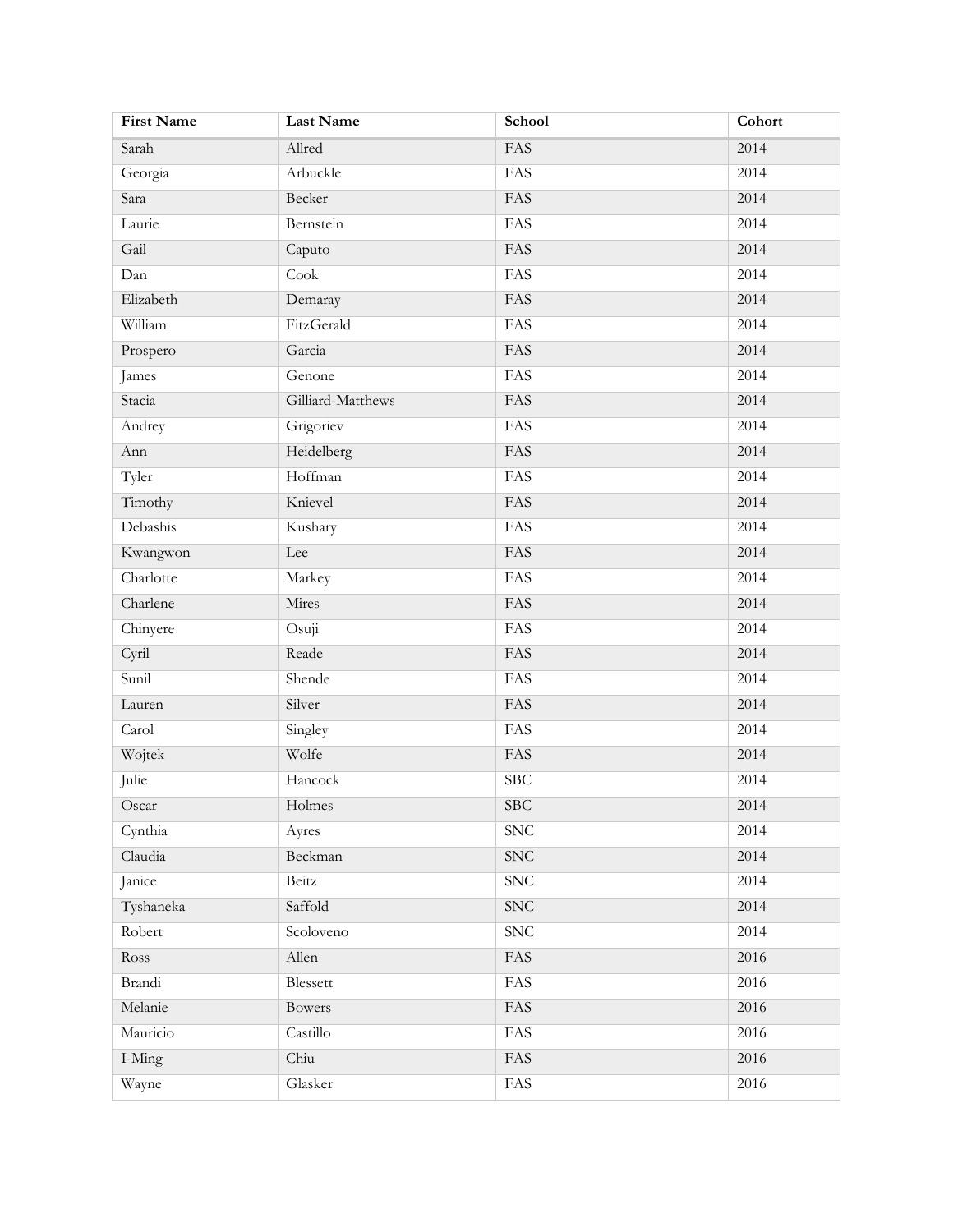| Anne           | McGeehan            | FAS          | 2016     |
|----------------|---------------------|--------------|----------|
| Laura          | Napolitano          | FAS          | 2016     |
| Jennifer       | Oberle              | FAS          | 2016     |
| Adam           | Okulicz-Kozaryn     | FAS          | 2016     |
| Mark           | Zaki                | FAS          | 2016     |
| Ruth Anne      | Robbins             | Law          | 2016     |
| Zhanel         | DeVides             | <b>SBC</b>   | 2016     |
| Akon           | Ekpo                | SBC          | 2016     |
| Anuja          | Gupta               | <b>SBC</b>   | 2016     |
| Carol          | Kaufman-Scarborough | SBC          | 2016     |
| Ethan          | Kinory              | <b>SBC</b>   | 2016     |
| <b>Briance</b> | Mascarenhas         | SBC          | 2016     |
| Andrei         | Nikiforov           | <b>SBC</b>   | 2016     |
| Yuliya         | Strizhakova         | <b>SBC</b>   | 2016     |
| Margaret       | Avallone            | <b>SNC</b>   | 2016     |
| Michael        | Clark               | SNC          | 2016     |
| Nancy          | Pontes              | <b>SNC</b>   | 2016     |
| Patricia       | Suplee              | SNC          | 2016     |
| Mary           | Wunnenberg          | <b>SNC</b>   | 2016     |
| Sarada         | Balagopolan         | FAS          | 2017     |
| Stephen        | Danley              | FAS          | 2017     |
| Maureen        | Donaghy             | FAS          | 2017     |
| Jamie          | Dunaev              | FAS          | 2017     |
| Noha           | Emara               | FAS          | 2017     |
| Carla          | Giaudrone           | FAS          | 2017     |
| Michael        | Hayes               | FAS          | 2017     |
| Anthony        | Irvin               | FAS          | 2017     |
| Ana            | Laguna              | FAS          | $2017\,$ |
| Naomi          | Marmorstein         | FAS          | 2017     |
| Joan Maya      | Mazelis             | FAS          | 2017     |
| Tracie         | Paulson             | FAS          | 2017     |
| Harry          | Rhea                | FAS          | 2017     |
| James          | Rushing             | FAS          | 2017     |
| Amy            | Savage              | FAS          | 2017     |
| Jillian        | Sayre               | FAS          | 2017     |
| Shauna         | Shames              | FAS          | 2017     |
| Richard        | Stansfield          | FAS          | 2017     |
| John           | Wall                | FAS          | 2017     |
| Zachary        | Wood                | $\mbox{FAS}$ | 2017     |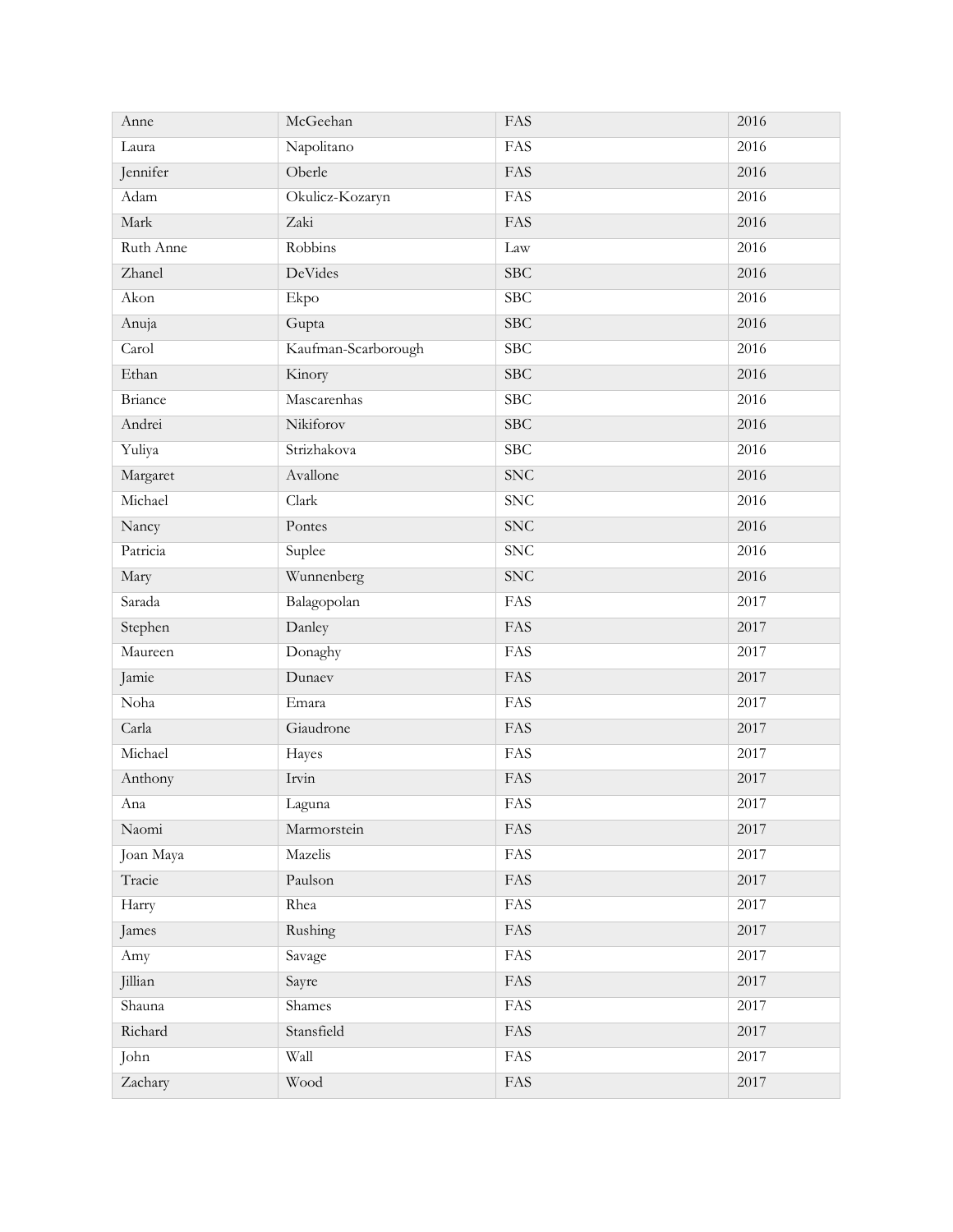| Ari        | Afilalo         | Law          | 2017 |
|------------|-----------------|--------------|------|
| Steven     | Friedell        | Law          | 2017 |
| Barbara    | Gotthelf        | Law          | 2017 |
| Carol      | Wallinger       | Law          | 2017 |
| Ram        | Gopalan         | SBC          | 2017 |
| Dinesh     | Iyer            | <b>SBC</b>   | 2017 |
| Shoko      | Kato            | SBC          | 2017 |
| Rong       | Ma              | <b>SBC</b>   | 2017 |
| Angela     | Kelly           | SNC          | 2017 |
| Sheila     | Linz            | <b>SNC</b>   | 2017 |
| Melanie    | Wassel          | SNC          | 2017 |
| Wanda      | Williams        | <b>SNC</b>   | 2017 |
| Sara       | Plummer         | SSW          | 2017 |
| Kristin    | August          | FAS          | 2018 |
| Meredith   | Bak             | FAS          | 2018 |
| Cindy Dell | Clark           | FAS          | 2018 |
| Babu       | Dasari          | FAS          | 2018 |
| Travis     | <b>DuBose</b>   | FAS          | 2018 |
| Nathan     | Fried           | <b>FAS</b>   | 2018 |
| Jean-Louis | Hippolyte       | FAS          | 2018 |
| Kimberlee  | Moran           | FAS          | 2018 |
| Michael    | Morelli         | FAS          | 2018 |
| Silvia     | Perez-Cortes    | FAS          | 2018 |
| Dana       | Pilla           | FAS          | 2018 |
| Robrecht   | van der Wel     | FAS          | 2018 |
| Yuchung    | Wang            | FAS          | 2018 |
| Chinghsin  | Wu              | FAS          | 2018 |
| Stacy      | Hawkins         | Law          | 2018 |
| Kimberly   | Mutcherson      | Law          | 2018 |
| Shankar    | Sundaresan      | SBC          | 2018 |
| Rahshida   | Atkins          | <b>SNC</b>   | 2018 |
| Lynne      | Borucki         | <b>SNC</b>   | 2018 |
| Bonnie     | Jerome-D'Emilia | <b>SNC</b>   | 2018 |
| Staci      | Pacetti         | ${\rm SNC}$  | 2018 |
| Angie      | McGuire         | FAS          | 2019 |
| Keith      | Green           | FAS          | 2019 |
| Lauren     | Grodstein       | FAS          | 2019 |
| Lorraine   | Minnite         | $\mbox{FAS}$ | 2019 |
| Daniel     | Semenza         | FAS          | 2019 |